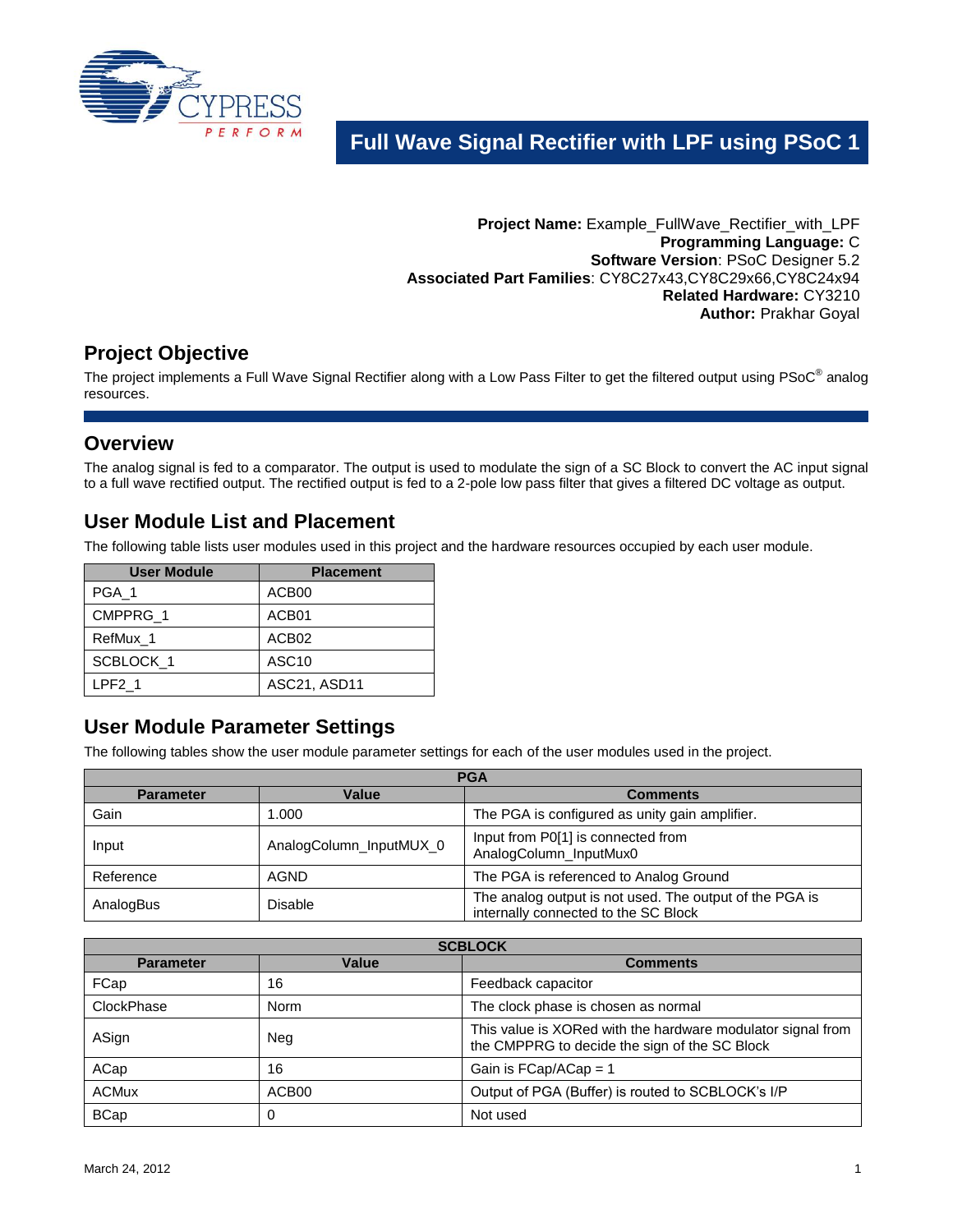| <b>SCBLOCK</b>   |                |                                                       |
|------------------|----------------|-------------------------------------------------------|
| <b>Parameter</b> | Value          | <b>Comments</b>                                       |
| AnalogBus        | AnalogOutBus 0 | SCBLOCK (Rectifier) output is routed to P0.3          |
| CompBus          | <b>Disable</b> | Not used                                              |
| AutoZero         | On             | The Auto Zero compensation of the SC block is enabled |
| CCap             | O              | Not used                                              |
| ARefMux          | <b>AGND</b>    | The input is referenced to AGND                       |
| FSW <sub>1</sub> | On             | Phase-2 switch in Fcap is enabled                     |
| FSW <sub>0</sub> | On             | Phase-1 switch in Fcap is enabled                     |
| <b>BMux</b>      |                | Bmux is not used                                      |
| Power            | High           | SCBLOCK set for full power                            |

**Note** The column clock decides the over sampling ratio of the SC block. The data clock to the SC Block is one quarter of the column clock. For a column clock of 4 MHz, the data clock is 1 MHz. For a 20 KHz input signal and 1 MHz of data clock, the over sampling ratio is 50. When the input frequency increases, the over sampling ratio reduces. This can be seen as discreet steps on the output. The general rule of thumb is that for a smoother output, a higher oversampling ratio should be used.

| <b>RefMux</b>       |             |                             |
|---------------------|-------------|-----------------------------|
| <b>Parameter</b>    | Value       | <b>Comments</b>             |
| Reference Selection | <b>AGND</b> | Used to route AGND to P0[4] |

| <b>CMPPRG</b>    |                 |                                                                                                                        |
|------------------|-----------------|------------------------------------------------------------------------------------------------------------------------|
| <b>Parameter</b> | Value           | <b>Comments</b>                                                                                                        |
| AnalogBus        | <b>Disable</b>  | Not used                                                                                                               |
| CompBus          | ComparatorBus_1 | The output of comparator is routed to Comparator Bus so that<br>it can be used as a modulating source for the SC Block |
| Input            | ACB00           | Input to the Comparator comes from the PGA                                                                             |
| LowLimit         | VSS             | The lower limit is chosen as Vss                                                                                       |
| RefValue         | 0.500           | The Low Limit and RefValue set the threshold of CMPPRG to<br>VDD/2                                                     |

| LPF <sub>2</sub> |                   |                                             |
|------------------|-------------------|---------------------------------------------|
| <b>Parameter</b> | <b>Value</b>      | <b>Comments</b>                             |
| C <sub>1</sub>   |                   | See note                                    |
| C <sub>2</sub>   |                   | See note                                    |
| C <sub>3</sub>   | 4                 | See note                                    |
| C <sub>4</sub>   | 23                | See note                                    |
| CA               | 32                | See note                                    |
| CB               | 32                | See note                                    |
| Input            | ASC <sub>10</sub> | Rectifier output is routed to the LPF input |
| AnalogBus        | AnalogOutBus_1    | LPF output is routed to P0.5                |
| CompBus          | <b>Disable</b>    | Not Used                                    |
| Polarity         | Non-Inverting     | The polarity is set as non-inverting.       |

**Note** C1, C2, C3, C4, CA, and CB are the parameters set automatically by the LPF Design Wizard. Right click on the LPF User Module and select the LPF Design Wizard. Select the parameters as shown in the following figure:

The cut off frequency of the filter is selected as 2 KHz.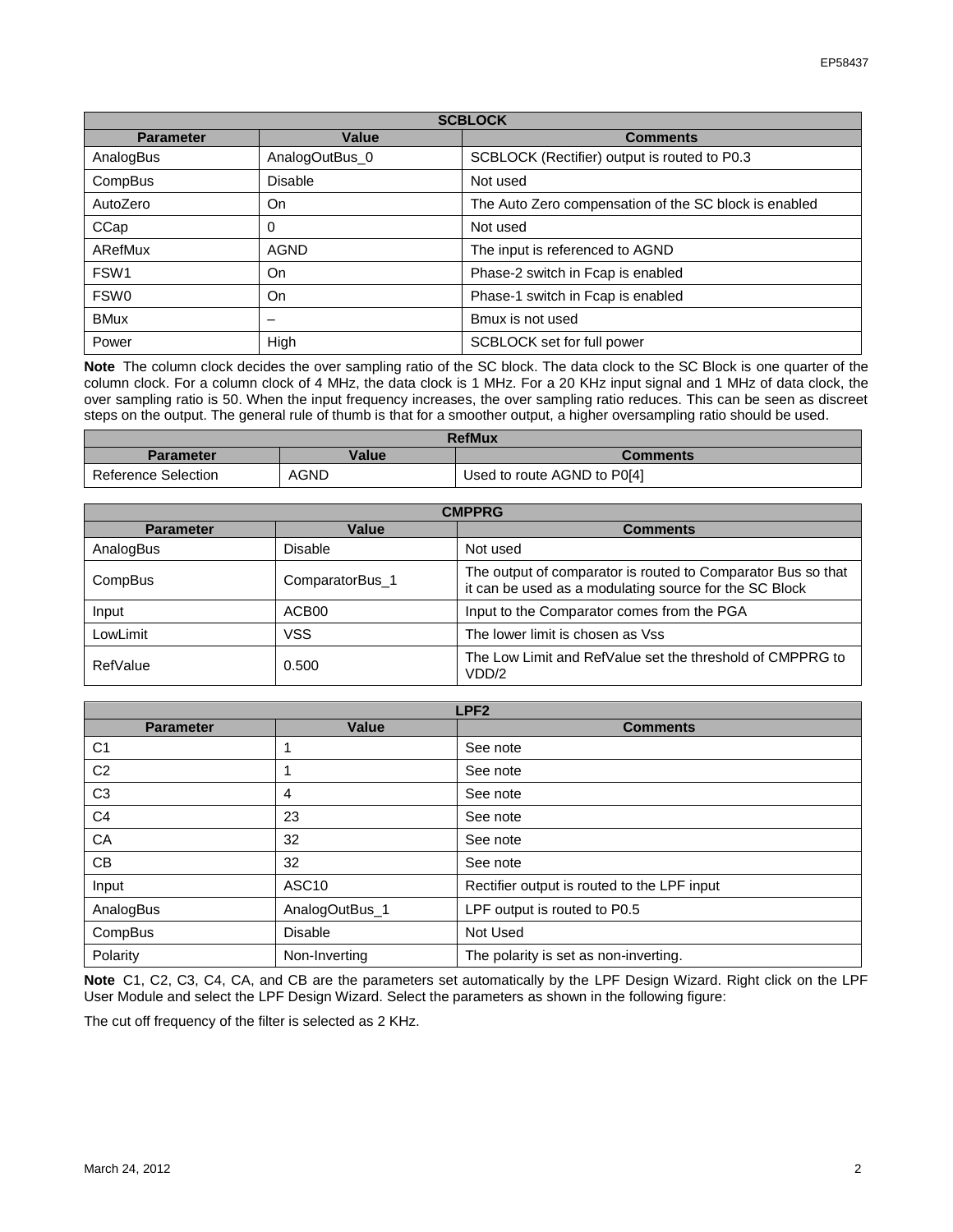

#### Figure 1. LPF Design Wizard

## **Global Resources**

| <b>Important Global Resources</b> |                  |                                                       |
|-----------------------------------|------------------|-------------------------------------------------------|
| <b>Parameter</b>                  | Value            | <b>Comments</b>                                       |
| Analog Power                      | SC On / Ref High | Switched Capacitor blocks On, Reference at High Power |
| VC <sub>1</sub>                   |                  | VC1 generates 4 MHz column clock to the SC Block      |
| VC <sub>2</sub>                   |                  | VC2 generates 1 MHz column clock to the SC Block      |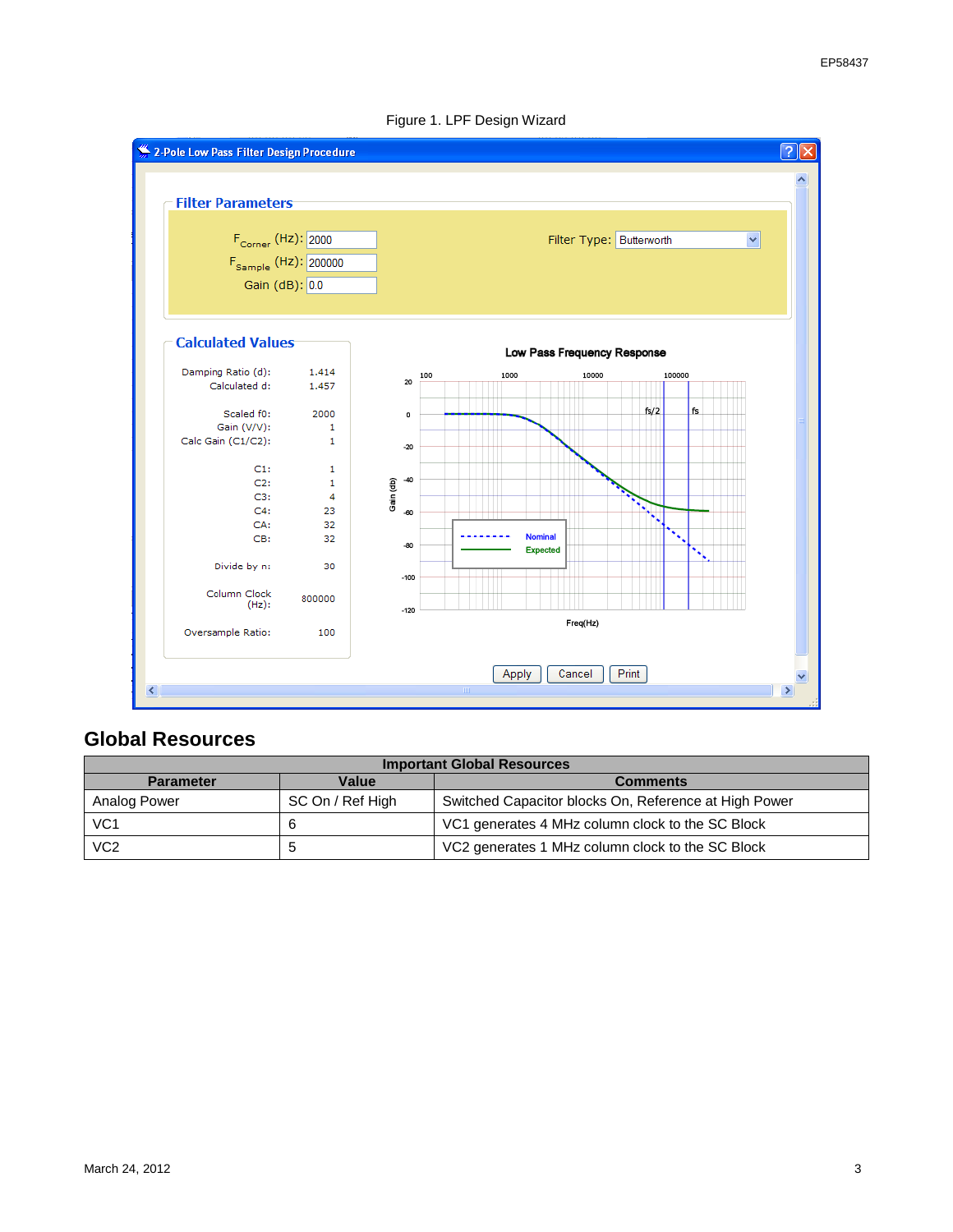### **Hardware Connection**

#### Figure 2. Project Schematic Diagram



The Analog Ground (AGND) is brought out on P0[4] and the input signal of 20 kHz (referenced to VSS) is biased to AGND using C1-R1. The rectified output signal is available on P0[3]. This is routed to the Low Pass Filter having a cut off frequency of 2 kHz. This does not allow the rectified signal to pass through and thus gives a filtered DC voltage as output available on P0[5].

The project can be tested using the CY3210 – PsoC Eval1 board. The following connections may be made on the CY3210 board:

- Use the bread board area of the CY3210 to assemble R1 and C1.  $\bullet$
- Connect the input signal of 20 kHz after the RC network to P0[1] on J6.
- The rectified output is available on P0[3] on J6.  $\bullet$
- The filtered output is available on P0[5] on J6.
- The AGND is available on P0[4] on J6.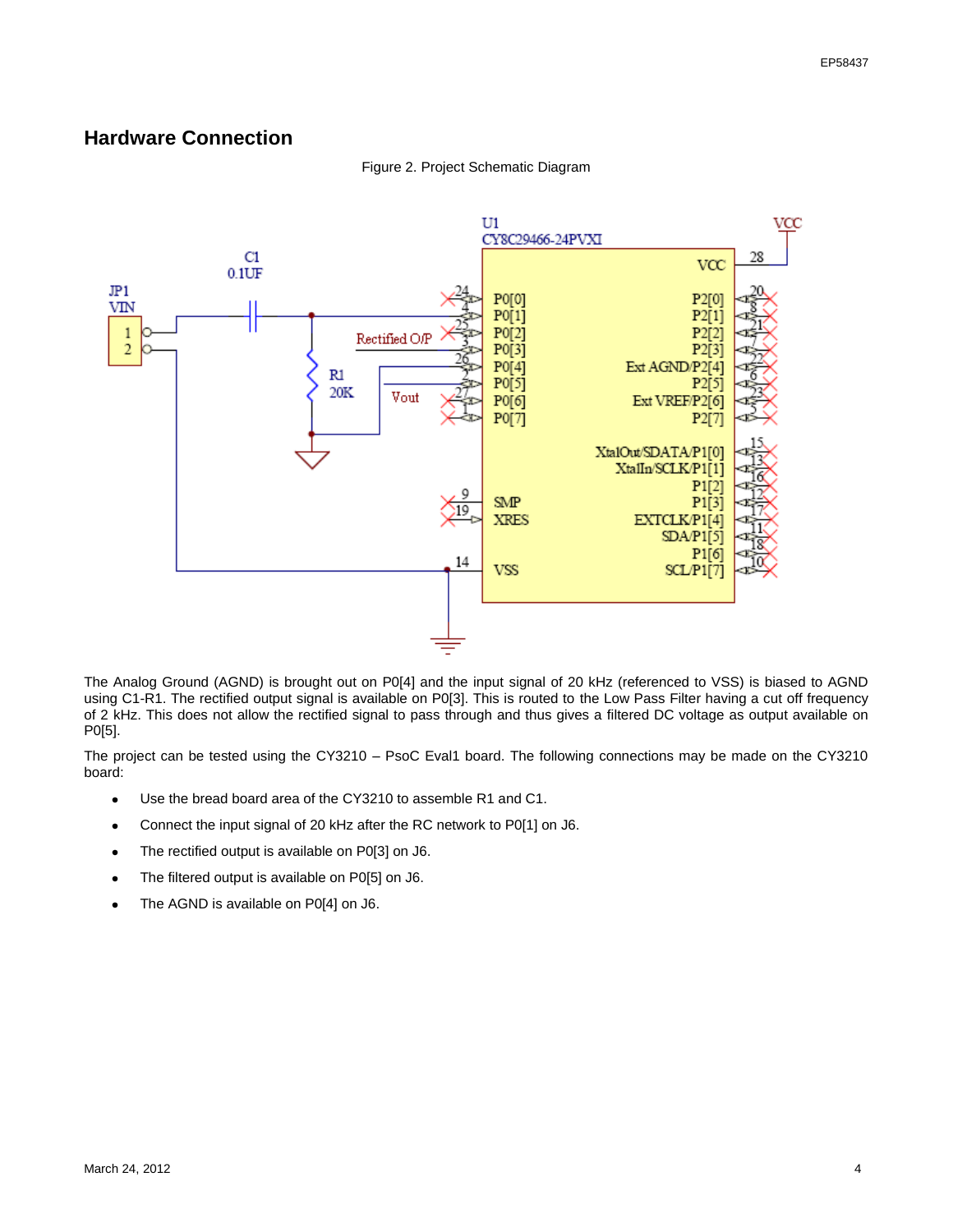## **Operation**



The project works in the following manner:

- A RefMux user module placed in ACB02 is used to bring the AGND to P0[4].
- The input signal referenced to AGND is fed to a PGA placed in ACB00, configured as a unity gain amplifier.  $\bullet$
- The output of the PGA feeds a CMPPRG placed in ACB01 and an SCBLOCK placed in ASC10.
- The CMPPRG is configured as a zero crossing detector with its threshold set at 0.5 \* Vss, which is 2.5 V. The output of the CMPPRG is high when the input signal is positive and low when the input signal is negative.
- The SCBLOCK is configured as a unity gain amplifier by selecting Fcap = Acap = 16.  $\bullet$
- The modulation source of the Rectifier is set to Comparator\_Bus\_1.
- The "Sign" parameter of the SCBLOCK and the Comparator Bus output are XORed and the result sets the sign of the SCBLOCK. As the "Sign" parameter of the SC Block is set to "Negative", a HIGH from the CMPPRG results in a positive sign and LOW results in a negative sign.
- When the input signal is positive, the output of CMPPRG is HIGH; the sign is positive and, therefore, the output is also positive.
- When the input signal goes negative, the output of the CMPPRG is LOW; the sign is negative and the negative signal multiplied by negative sign results in a positive output.
- Therefore, the sign modulation of the SCBLOCK produces a full wave rectified output that is available at P0[3].
- This rectified output is passed through a low pass filter having a cut off frequency lower than the frequency of the rectified output.
- Therefore, the output available on the P0[5] is the filtered DC signal.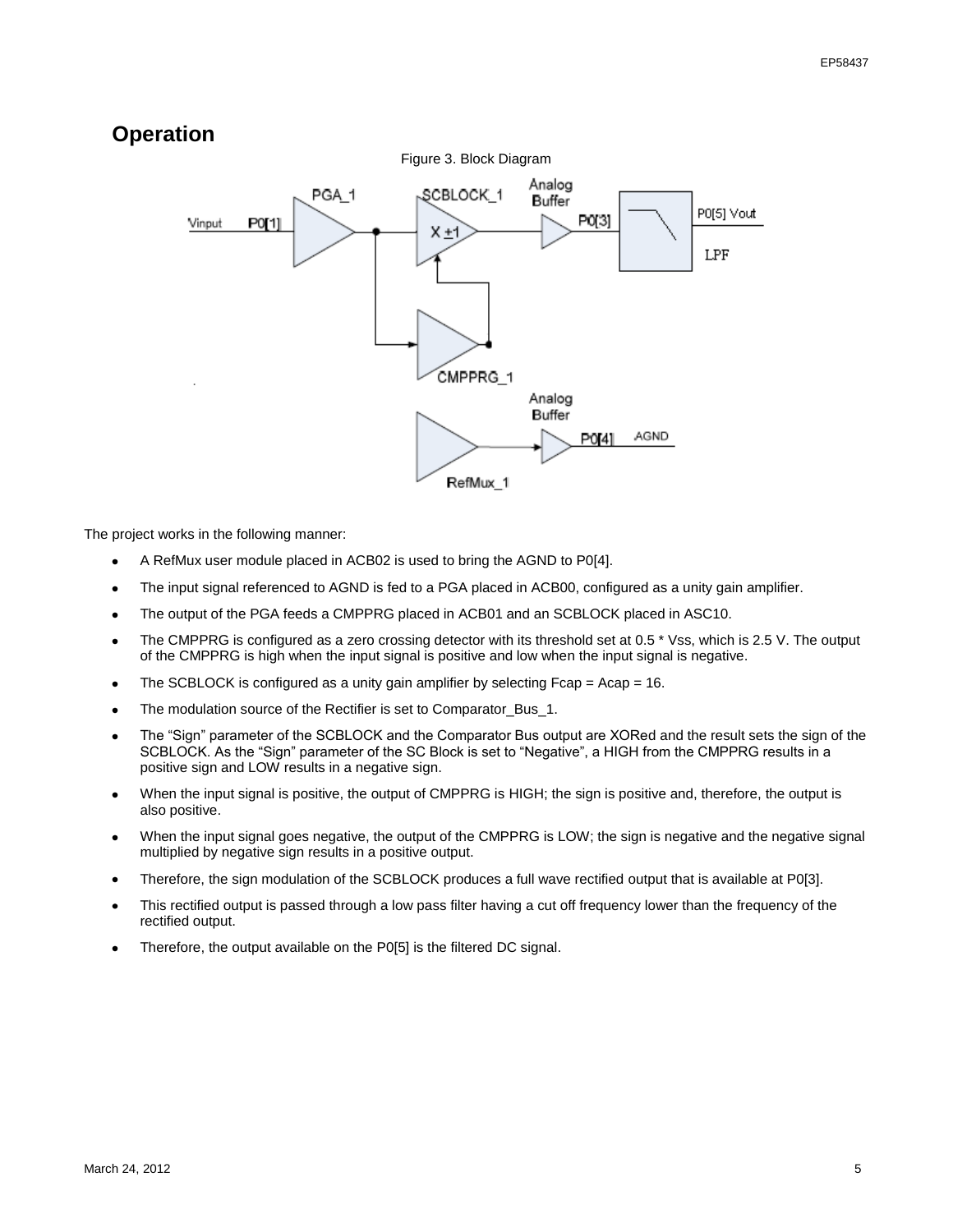



### **Firmware**

The firmware of the project is simple. The following operations are done in *main.c*:

- Start all user modules in high power.
- The modulation source of SCBLOCK is set to Comp\_Bus\_1 by writing to the AMD\_CR register.  $\bullet$

### **Testing**

#### Figure 5: Output Waveforms